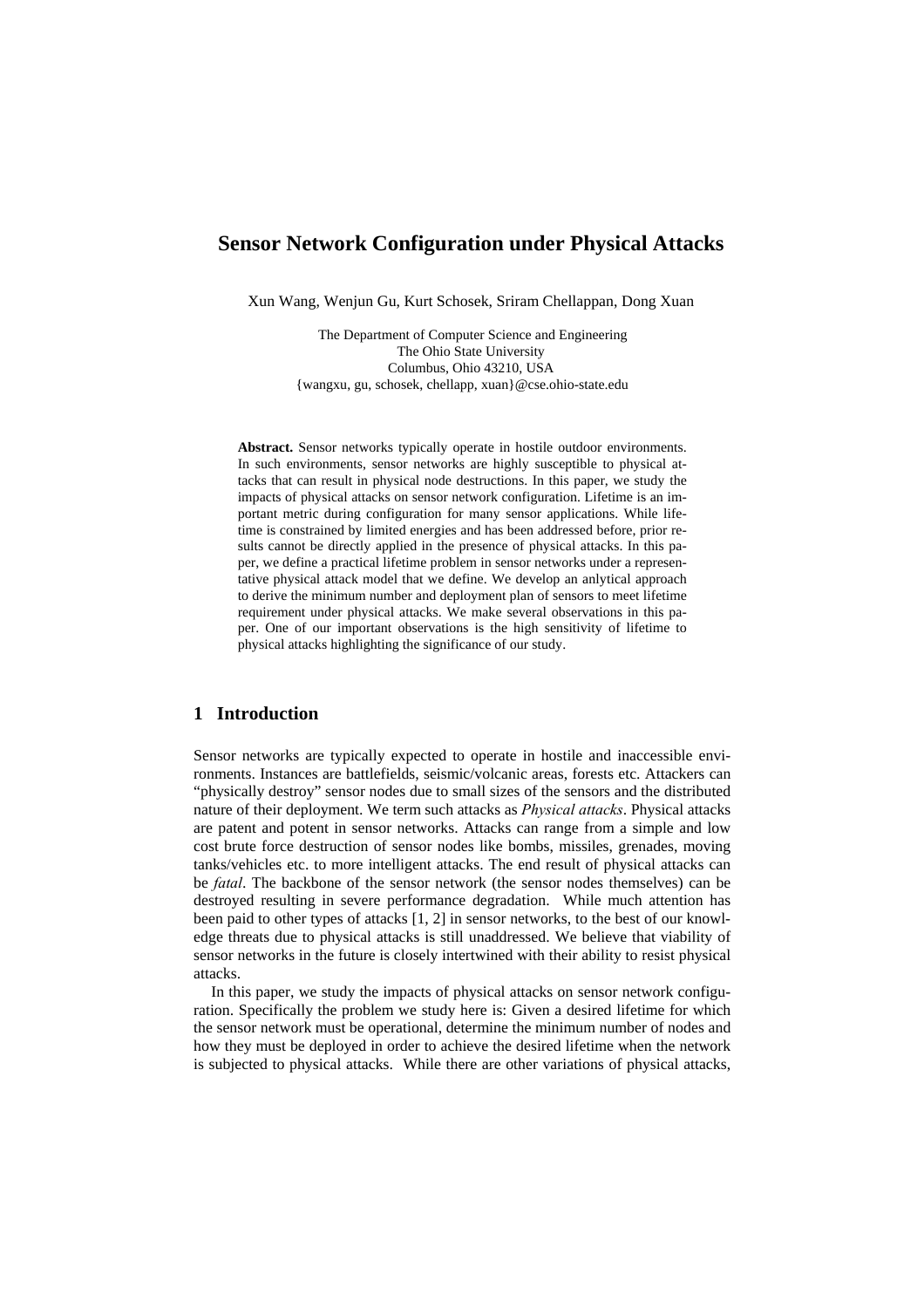in this paper we study physical attacks in the form of bombs targeted at a sensor network with the intention of destroying the sensors. The problem is significant and practical. Lifetime is one of the most important metrics during sensor network configuration [3, 4, 5, 6]. This is mainly due to the low energy availabilities in today's sensors that constrain their lifetimes. Sensor networks are typically expected to last for a specific duration to sense desired events and the resources have to be procured and deployed accordingly to meet the lifetime objective [7, 8]. Physical attacks are inevitable in sensor networks, and as such the problem we study is significant. While a body of work has appeared in studying lifetime, their results cannot be directly applied in physically hostile environments primarily due to their not considering the threats of physical attacks.

The output of our solution is the minimum number of nodes needed and the deployment plan, which depend on several factors including the nodes deployment, routing strategies, power availability etc. The presence of physical attack introduces randomness along with the above factors, which make the problem more challenging. We propose an analytical approach to solve this problem. The key idea is to determine and deploy the nodes taking into account both energy minimization and lifetime requirement. We conduct both analysis and simulations to validate our approach. Our data show that results obtained through our analysis matches well with simulation. Our data also show that the lifetime of sensor network is indeed sensitive to physical attacks, which further highlight the significance of our work.

## **2. System Model and Problem Setup**

### **2.1 Sensor Network Model**

We consider a 2-tier hierarchical network model here. The sensor network consists of  $n^s$  uniformly deployed sensor nodes. Each sensor node initially has  $e^s$  joules of energy. Sensor nodes that sense the data use a set of nodes called *forwarder nodes* as relays to continuously transmit their data to the BS. The forwarder nodes do not generate data. They just relay data using other forwarder nodes progressively closer to the BS. The data transmission from a sensor node to its nearest forwarder node is one hop, while the data from the forwarder node to the BS requires one hop or many hops through other forwarder nodes to the BS. Each forwarder node initially has  $e^f$  joules of energy.

The effectiveness of the sensor network is measured by the overall throughput in bits per second received by the BS. Our analysis in this paper is not constrained by the shape of the area of deployment. However, for ease of understanding of the corresponding derivations, we assume the sensors are uniformly deployed over a circular area of radius *D*, with the area of the network being  $\pi \cdot D^2$ . The Base Station (BS) is located at the center of the sensor field. All notations, their definitions and standard values are given in Table [11.](#page-1-0)

<span id="page-1-0"></span><sup>&</sup>lt;sup>1</sup> Empty fields in Column 3 imply that the corresponding parameters are variables in performance evaluation.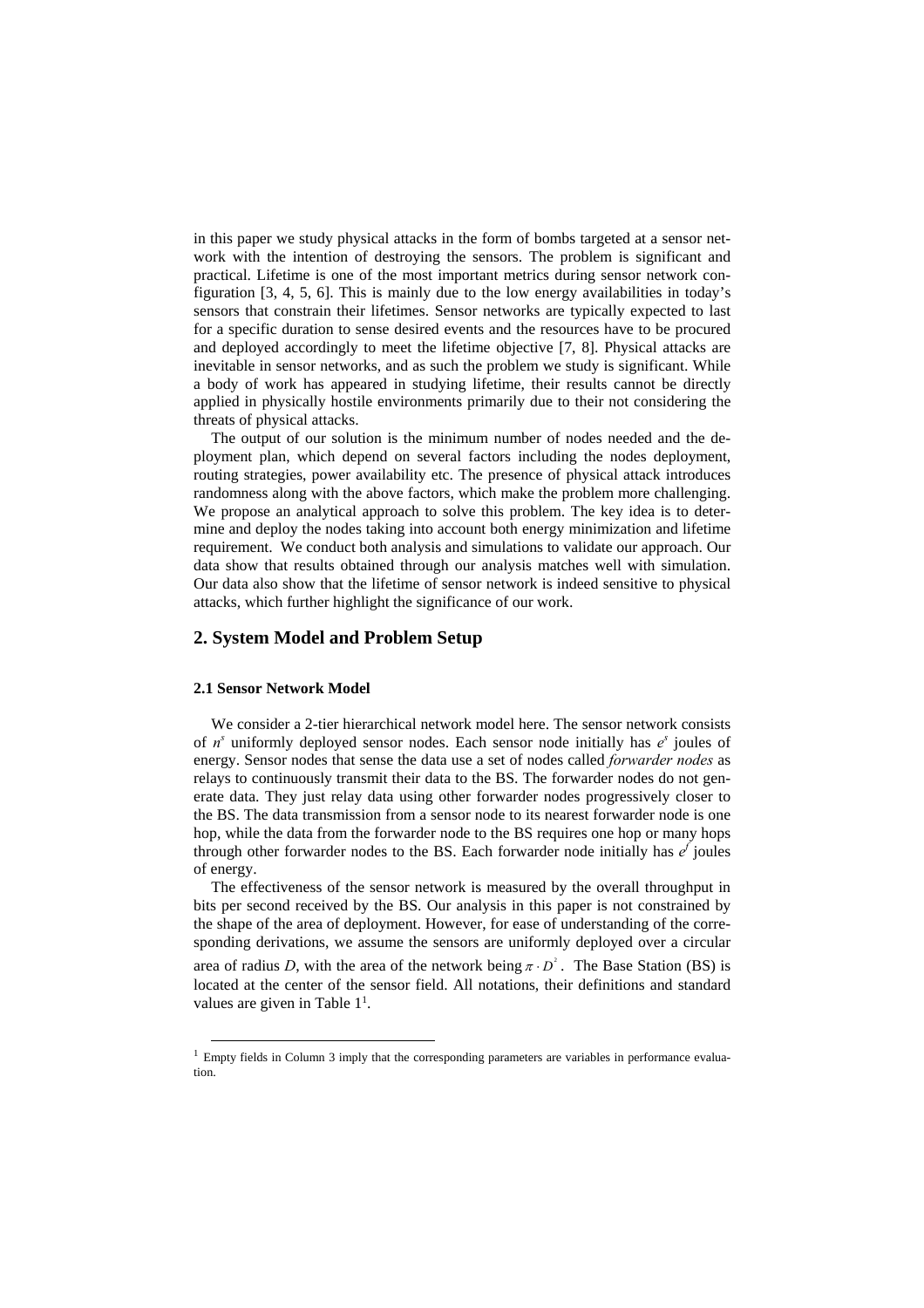| Notation         | Definition                                      | Value                   | Notation       | Definition                                                 | Value |
|------------------|-------------------------------------------------|-------------------------|----------------|------------------------------------------------------------|-------|
| $\alpha_I$       | Receiver constant                               | 180nJ/bit               | C(t)           | Throughput at time t                                       |       |
| $\alpha$         | Transmitter constant                            | 10pJ/bit/m <sup>2</sup> | $C^*$          | Desired throughput                                         |       |
| $\boldsymbol{n}$ | Path loss factor                                | $\mathfrak{D}$          | λ              | Attack arrival rate                                        |       |
| $e^{s}$          | Initial power of<br>sensor $node2$              | 2200J                   | $\overline{A}$ | The radius of the area<br>destroyed per attack<br>instance |       |
|                  | Initial power of<br>forwarder node <sup>3</sup> | 18400J                  | $n^{s}$        | Number of sensor nodes                                     |       |
| r                | The sending rate                                | 2kbps                   | n <sup>l</sup> | Number of forwarder<br>nodes                               |       |
| $d_{char}$       | Characteristic dis-<br>tance                    | 134.16<br><b>Meters</b> | $\beta_d$      | Density of forwarder nodes<br>at distance d from BS        |       |
| T                | Desired lifetime                                |                         | D              | Sensor network radius                                      |       |
| C(0)             | Initial throughput                              | $n^s * r$               | cf             | Confidence                                                 |       |

**Table 1.** Notations, Definitions and Standard Values

In the radio model [3], the power expended in relaying (receiving then transmitting) a traffic flow with data rate *r* to a receiver located at distance *d* is given by,

$$
p(d) = r(\alpha_1 + \alpha_2 d^n). \tag{1}
$$

Assuming a  $1/d^n$  path loss [3],  $\alpha_l$  includes the energy/bit consumed by the transmitter electronics (including energy costs of imperfect duty cycling due to finite startup time) and the energy/bit consumed by the receiver electronics, and  $\alpha_2$  accounts for energy dissipated in the transmit op-amp (including op-amp inefficiencies). Standard values of *α1*, *α2*, *n* are given in Table 1. Forwarder nodes have more energy and can increase their transmission range at the cost of more energy dissipation according to (1).

### **2.2 Attack Model**

In this paper we study physical attacks in the form of bombs targeted at a sensor network with the intention of destroying the sensors. Attack events occur in the sensor field of interest. Each event destroys an area in the field. Nodes (sensor nodes and forwarder nodes) located within this area are physically destroyed. Each attack event destroys a circular region of radius *A*. In this paper we assume attack events follow a Poisson distribution in time. The probability of *k* attacks in a time interval *t*, with a mean arrival rate  $\lambda$  is given by,

$$
Pr[N = k] = e^{\lambda t} \cdot (\lambda \cdot t)^k / k!.
$$
 (2)

The attack events are assumed to be uniformly geographically distributed over the sensor field. While the sensor and the forwarder nodes can be destroyed due to attacks, we assume here that the BS will not be destroyed during attacks.

<span id="page-2-0"></span> <sup>2</sup> Initial power for sensor node is based on 500mA-hr, 1.3V battery.

<span id="page-2-1"></span><sup>3</sup> Initial power for forwarder node is based on 1700mA-hr, 3V battery which is similar to the PicoNodes used in [9].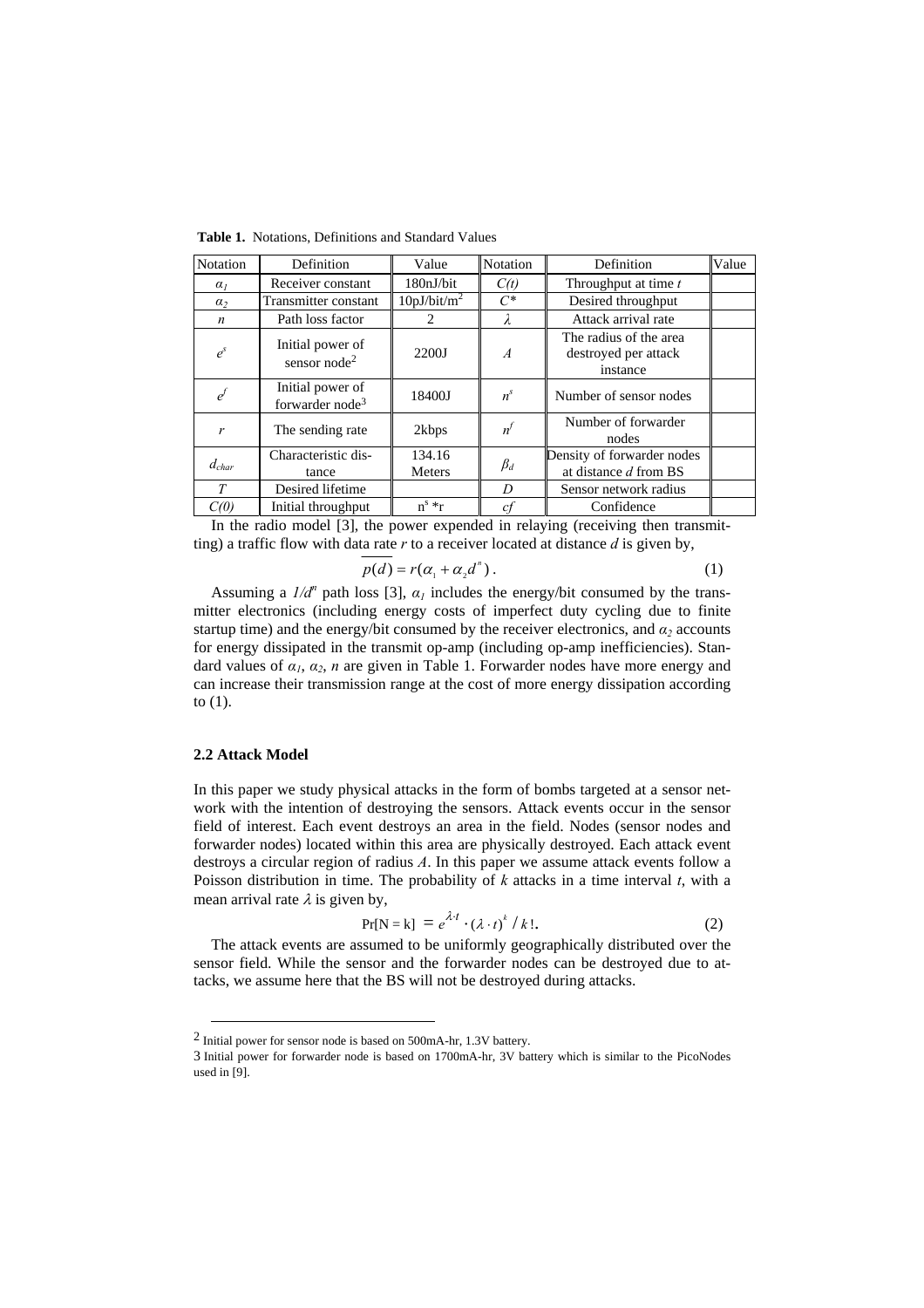#### **2.3 Problem Setup**

The problem we address is: Given a sensor network consisting of  $n^s$  uniformly distributed sensor nodes that continuously send data to a BS and given a desired lifetime *T* for which the network must maintain a minimum throughput *C*\* with a confidence, *cf*, determine the minimum number of forwarder nodes  $n^f$  and the optimal geographic deployment of these nodes in the sensor field such that the lifetime is guaranteed under physical attacks. More specifically, the inputs to our problem are  $n^s$ , *D*,  $C^*$ , *T*, *A, λ*. We solve the problem by calculating the optimal number of forwarder nodes at distance *d* away from the BS under physical attacks. We denote the density of forwarder nodes *d* away from the BS as  $\beta_d$ . The forwarder nodes in  $\beta_d$  are distributed uniformly in a ring at a distance *d* from the BS. In this case, *d* ranges between (*0, D*), where *D* is the radius of the sensor field. The integration of  $\beta_d$  is the total number of needed forwarder nodes, *n<sup>f</sup>* .

### **3. Problem Solution**

We now discuss how to determine  $\beta_d$  and deployment plan of the forwarder nodes To solve our problem, we need to derive formulas to compute total traffic throughput to BS and power consumption of each forwarder node as follows.

#### **3.1 Throughput and Power Consumption Rate Computation**

In this subsection, we discuss how to compute the sensor network throughput and then describe the derivation of the power consumption rate for each forwarder node. The definitions for notations used here are provided in Table 1.

The sensor network throughput,  $C(t)$ , changes over time. To compute  $C(t)$ , we need to know the total number of sensor nodes which send traffic to the BS. The number of sensor nodes whose traffic can reach the BS without considering physical attacks is:

$$
S(t) = \alpha \cdot \int_{u=0}^{d_{\min}} 2 \cdot \pi \cdot u \cdot \prod_{i=1}^{H(u,t)} \int_{u - \sum_{k=1}^{i} d_m (k, u, t)}^{f} (t) \cdot du.
$$
 (3)

In (3),  $d_{min}$  is the radius of the area centered at the BS within which the traffic from the sensor nodes is required to be forwarded to guarantee the throughput requirement;  $f'_{\mu}(t)$  is an indicator that shows whether the forwarder nodes *u* distance away from the BS are out of power (with value 0) or are active (with value 1) at time  $t$ ;  $H(u,t)$  is the number of forwarder nodes needed by a sensor node that are at a distance *u* away from the BS at time *t* to send traffic to the BS;  $m(t)$  is the number of physical attacks that are expected to arrive in a time period *t*;  $d_m(k, u, t)$  is the average hop routing distance of the  $k^{th}$  hop for the sensor nodes that are at a distance  $u$  away from the BS at time *t*. Due to space limitation, we do not discuss the detail derivations of *S(t)* and

 $d_{min}$ ,  $f'_{\mu}(t)$ ,  $H(u,t)$ ,  $m(t)$  and  $d_m(k, u, t)$ . Interested readers can refer to [10].

Clearly  $(\pi \cdot D^2 - \pi \cdot A^2)/(\pi \cdot D^2)$  is the ratio of remaining sensor or forwarder nodes to the total initial number of sensor or forwarder nodes after one instance of physical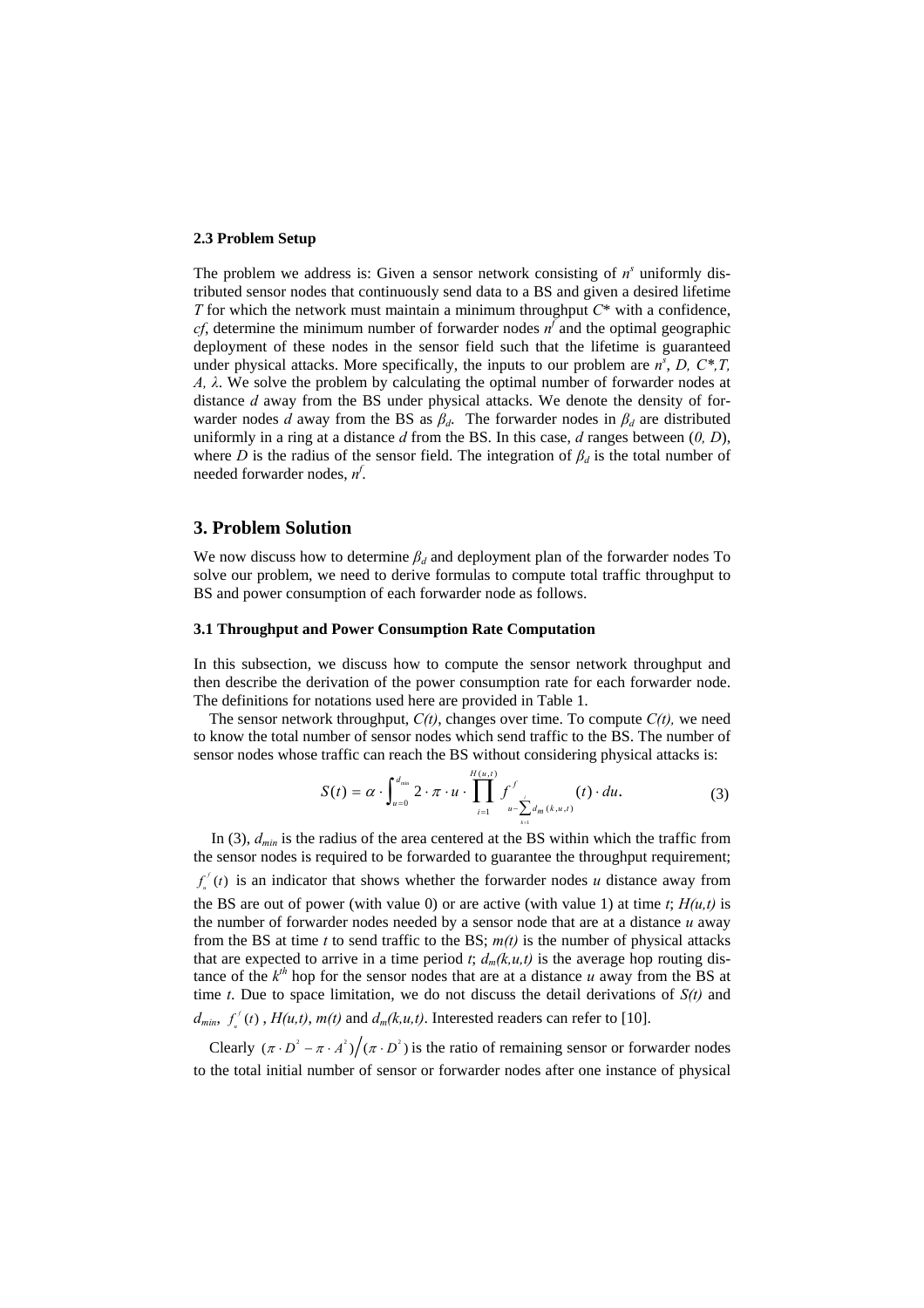attack. Hence, the number of sensor nodes whose traffic can reach the BS at time *t* under physical attacks is:

$$
S^*(t) = \alpha \cdot \int_{u=0}^{d_m} 2 \cdot \pi \cdot u \cdot \prod_{i=1}^{H(u,t)} f^f_{u - \sum_{k=1}^i d_m(k,u,t)}(t) \cdot du \cdot ((\pi \cdot D^2 - \pi \cdot A^2) / (\pi \cdot D^2))^{m(t)}.
$$
 (4)

It is now simple to calculate the overall network throughput. The network throughput at time *t* is  $S^*(t) \cdot r$ , where *r* is the sending rate of the sensor nodes. Thus the throughput in the sensor network subject to physical attacks is given by,

$$
C(t) = \int_{u=0}^{d_{\min}} 2 \cdot \pi \cdot u \cdot \prod_{i=1}^{H(u,i)} \int_{u-\sum_{i=1}^{i} d_m(k,u,i)}^{f'}(t) \cdot du \cdot \alpha \cdot ((\pi \cdot D^2 - \pi \cdot A^2)/(\pi \cdot D^2))^{m(t)} \cdot r.
$$
 (5)

The power consumption rate changes over time and each forwarder node has a different power consumption rate. However, the sensor network we are studying is a circle, the BS is at the center of the network, and the sensor nodes are uniformly distributed throughout the network area. Thus forwarder nodes with the same distance to the BS have the same power consumption rate. We denote the power consumption rate for a forwarder node at a distance *d* away from the BS at time *t* as  $p_d^f(t)$ . To compute  $p_d^f(t)$  we need to compute the traffic forwarding rate of each forwarder node *d* away from the BS and the next hop distance. The traffic load of a forwarder node at distance *d* and time *t*, denoted by  $w_a^f(t)$ , is given by,

$$
w'_{d}(t) = \frac{\int_{u=u'}^{d_{\min}} 2 \cdot \pi \cdot u \cdot \int_{u}^{s} (t) \cdot du \cdot \alpha \cdot ((D^{2} - A^{2}) / D^{2})^{m(t)} \cdot r}{\int_{u=d-d/2}^{u=d+d/2} 2 \cdot \pi \cdot u \cdot \beta_{u} \cdot ((D^{2} - A^{2}) / D^{2})^{m(t)} \cdot du},
$$
 (6)

where  $\beta_u$  is the density of forwarder nodes at distance *u* away from BS.

For the forwarder nodes whose distance from the BS,  $d$ , is less than  $d<sub>m</sub>(1, d, t)$ , their next transmission distance is always *d*. However, for other nodes, their next transmission distance will be  $d<sub>m</sub>(1, d, t)$ . Thus  $p<sub>d</sub><sup>f</sup>(t)$  can be given by the following general formula:

$$
p_{d}^{f}(t) = \begin{cases} \frac{[d_{\min}^{2} - (d + d_{m}(1, d, t) / 2)^{2}] \cdot \alpha \cdot r}{2 \cdot d \cdot d_{m}(1, d, t) \cdot \beta_{d}} \cdot (\alpha_{1} + \alpha_{2} \cdot d_{m}(1, d, t)^{n}), if d \ge d_{m}(1, d, t) \\ \frac{[d_{\min}^{2} - (d_{m}(1, d, t))^{2}] \cdot \alpha \cdot r}{2 \cdot d^{2} \cdot \beta_{d}} \cdot (\alpha_{1} + \alpha_{2} d^{n}), if d < d_{m}(1, d, t). \end{cases}
$$
(7)

The overall power consumption of a forwarder node that is at a distance *d* away from the BS is given by  $\int_{t=0}^{T} p_i'(t) \cdot dt$ . The total number of forwarder nodes in the sensor network can be calculated by,

$$
n^f = \int_{u=0}^D 2 \cdot \pi \cdot u \cdot \beta_d \cdot du \tag{8}
$$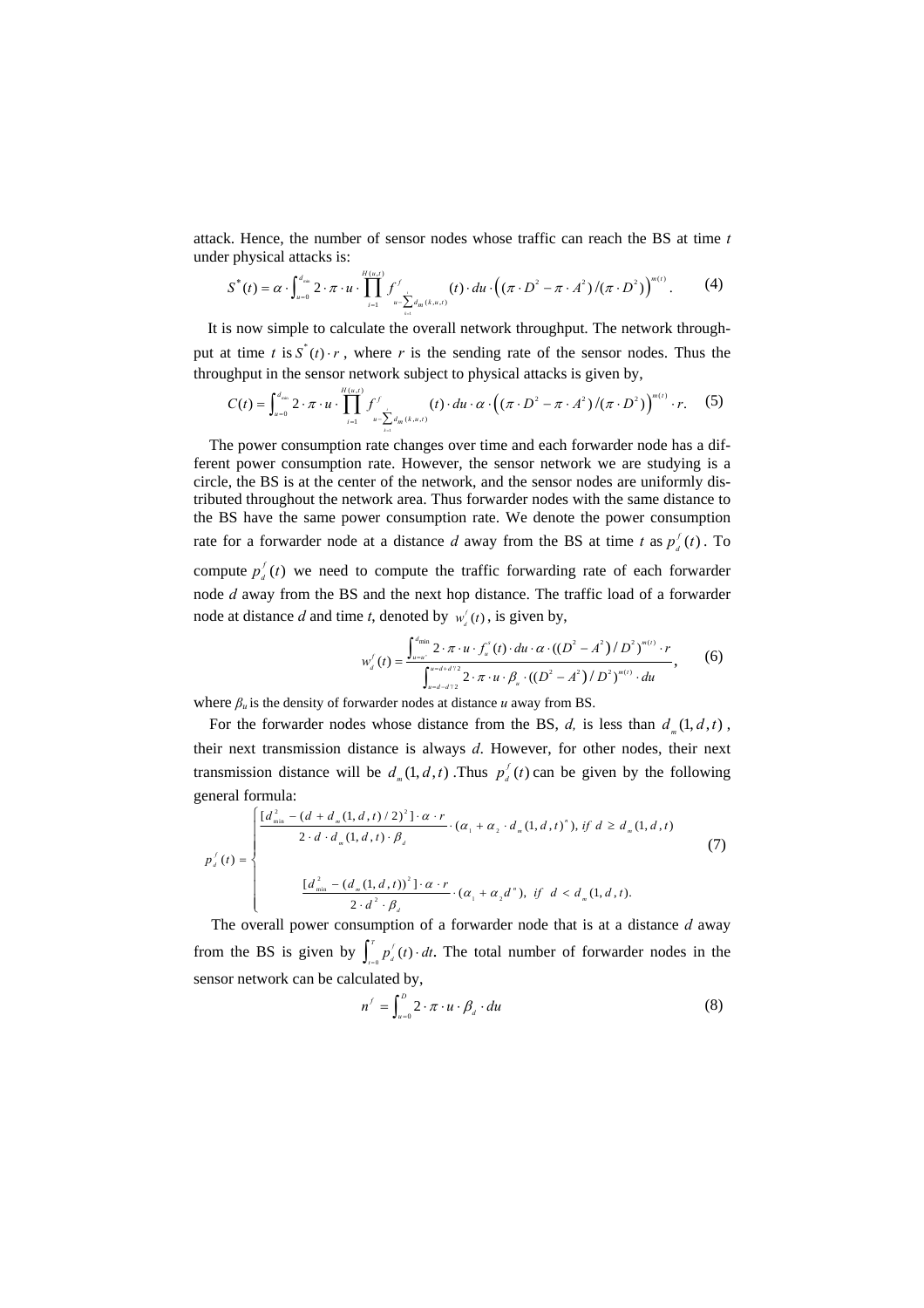Due to space limitation, we do not give detail derivations of throughput *C(t)*, traffic load of a forwarder node  $w_a^f(t)$ , and power consumption rate  $p_a^f(t)$ . Interested readers can refer to [10].

### **3.2 Our Solution**

Having derived the formulas to compute  $C(t)$  and  $p_d^f(t)$ , our problem can be expressed as in Figure 1. The intuitive way to solve this problem is to deploy forwarder nodes in such way that the energy spent by the forwarding nodes is minimized with the intention of minimizing the total number forwarding nodes. However, we will see this is not always the case.

**Objective:** Minimize n<sup>f</sup>

#### **Constraints**:

$$
\int_{t=0}^{T} p_d^f(t) \cdot dt \le e^f \quad (9), \ \ p_d^f(t) \text{ is given in (7)}
$$
\n
$$
C(t) = \left[ \int_{u=0}^{d_{\text{min}}} 2\pi \cdot u \cdot \prod_{i=1}^{H(u,t)} \int_{u-\sum_{i=1}^i d_m(k, u, t)}^{f} (t) \cdot du \right] \cdot \alpha \cdot \left( (\pi D^2 - \pi A^2) / (\pi D^2) \right)^{m(t)} \cdot r \ge C^* \quad (10)
$$

Figure 1. Restated problem description.

Energy consumption is determined by the routing policy. The routing policy includes the number of intermediate forwarder nodes and the transmission distance. In [3], if each forwarder node's transmission distance is equal to the  $d_{char}$  in (11), the energy consumption is minimum. In (11), denoting  $\alpha_l$ ,  $\alpha_2$ , and *n* as the receive, transmit amplifier, and path loss constants, we have,

$$
d_{\text{char}} = \sqrt[n]{\alpha_1 / (\alpha_2 (n-1))} \ . \tag{11}
$$

To guarantee a routing distance of  $d_{char}$ , a certain density of forwarder nodes needs to be deployed so that the average distance between two neighboring forwarder nodes towards the BS, *d* , should be *less than or equal to dchar*. Our solution gives a *lower bound* of the required forwarder nodes number given desired lifetime. Thus, we need a function to relate *d* with the *lower bound* of forwarder node density. We denote the function mapping the network forwarder node density *β* and *d* as *G(.).* A reasonable *G(.)* is  $d = \sqrt{1/\beta}$  or  $\beta = 1/\underline{d}^2$ . For detailed explanation, refer to [10]. We denote the *lower bound* of the network density which can guarantee  $d_{char}$  as  $\beta_{char}$ . In order to guarantee *dchar* under physical attack over a time period *t*, the initial node density *βchar* should be *greater than or equal to*  $1/(d_{char}^2 \cdot (\pi \cdot D^2 / (\pi \cdot D^2 - \pi \cdot A^2))^{m(t)})$ .

With the above routing arrangement, enough forwarder nodes will be available for routing through the entire lifetime to guarantee  $d_{char}$ . Formula (10) can be simplified as follows,

$$
C(t) = \pi \cdot d_{\min}^2 \cdot \alpha \cdot ((D^2 - A^2) / D^2)^{m(t)} \cdot r \ge C^*.
$$
 (12)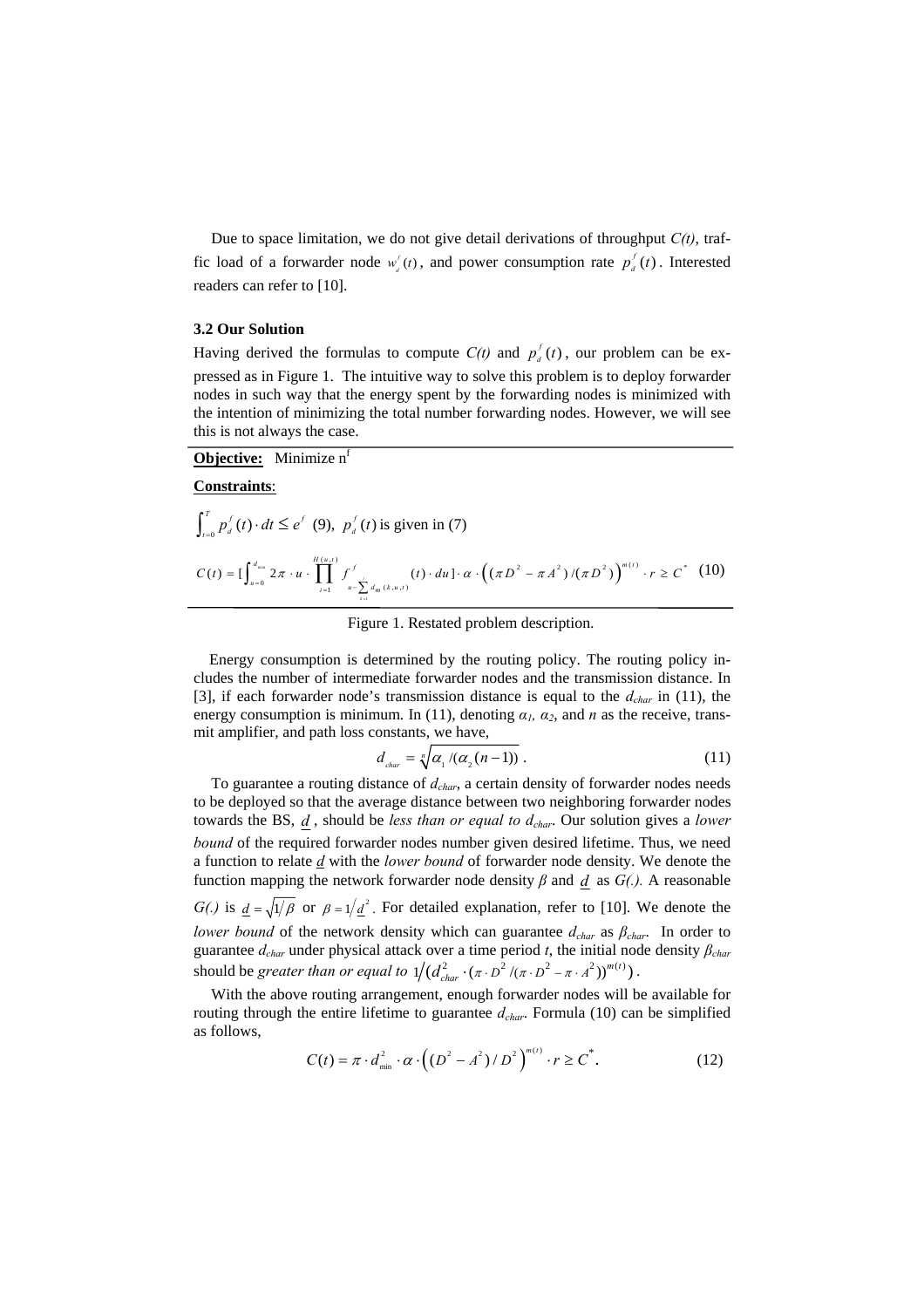We can determine the density of forwarder nodes based on the requirement of routing over a distance of  $d_{char}$ . In order to meet the lifetime requirement under attack, assuming the routing distance *dchar*, we can also derive another minimum network density requirement, denoted as  $\beta_d^{power}$ .  $\beta_d^{power}$  can be computed from (7), (9) and (12) as following.

Given the routing distance is always  $d_{char}$ ,  $d_m(k, u, t)$ , the average routing distance of the first next hop, is  $d_{char}$ . Once  $d_m(k, u, t)$  is determined,  $d_{min}$  can be calculated based on (12), and then  $\beta_d^{power}$  can be computed from (7) and (9). Note that in general cases  $d_{min}$  is less than *D*, the radius of the sensor network. However, in special cases, where, for instance, *C\** is so big that the number of present sensor nodes cannot provide enough traffic,  $d_{min}$  is larger than *D*. Under this situation, the network is not deployable.

If  $\beta_d^{power} \geq \beta_{char}$ , our assumption that  $d_{char}$  can be guaranteed holds. Otherwise, the forwarder node density of  $\beta_d^{power}$  does not guarantee  $d_{char}$ . But the problem is: do we have to guarantee  $d_{char}$ ? The answer is no. Consider a simple case where each forwarder node has enough power to handle all forwarding tasks. In this case only a few or even one forwarder node is enough to meet the lifetime requirement. This in turn means that the density of forwarder nodes is extremely small and routing distance need not necessarily be  $d_{char}$  and optimal energy routing is not necessary here.

In the case when  $\beta_{char} > \beta_d^{power}$ , we do not deploy nodes with the intention of guaranteeing *βchar*. Instead we only need to deploy a minimal number of nodes to meet the lifetime requirement. However, if we decrease the density to be smaller than  $\beta_{char}$ *dchar* cannot be guaranteed, and optimum energy routing cannot be achieved. Consequently, *β<sup>d</sup> power*, which is calculated assuming a routing distance of *dchar*, may need to be increased due to the actual hop distance being larger than *dchar*. In order to get the optimum, i.e. the optimal nodes density  $\beta_d$  (and the corresponding hop distance) at the distance *d* away from the BS, we design an iterative procedure to get the minimum density which can satisfy (7), (9) and (12). Thus we obtain the optimum  $\beta_d$ , lying between  $\beta_{char}$ , which gives an upper bound and  $\beta_d^{power}$ , which gives the lower bound of the network density when  $\beta_{char} > \beta_d^{power}$ .

With our solution, the routing distance cannot be always guaranteed to be  $d_{char}$ . In fact,

$$
d_{m}(1, u, t) = \max(d_{ch}(u, t), d_{char}), \qquad (13)
$$

where  $d_{ch}(u,t)$  is the actual average one hop distance for node that is at a distance  $u$ away from the BS at time *t*, which is given by  $d_{n}(u, t) = \sqrt{1/\beta_n(t)}$  (according to  $G(.)$ ). Here  $\beta_u(t)$  stands for the forwarder nodes density in the area that is at a distance *u* away from the BS at time *t*. The density at initial time is  $\beta_u(0) = \beta_u$ .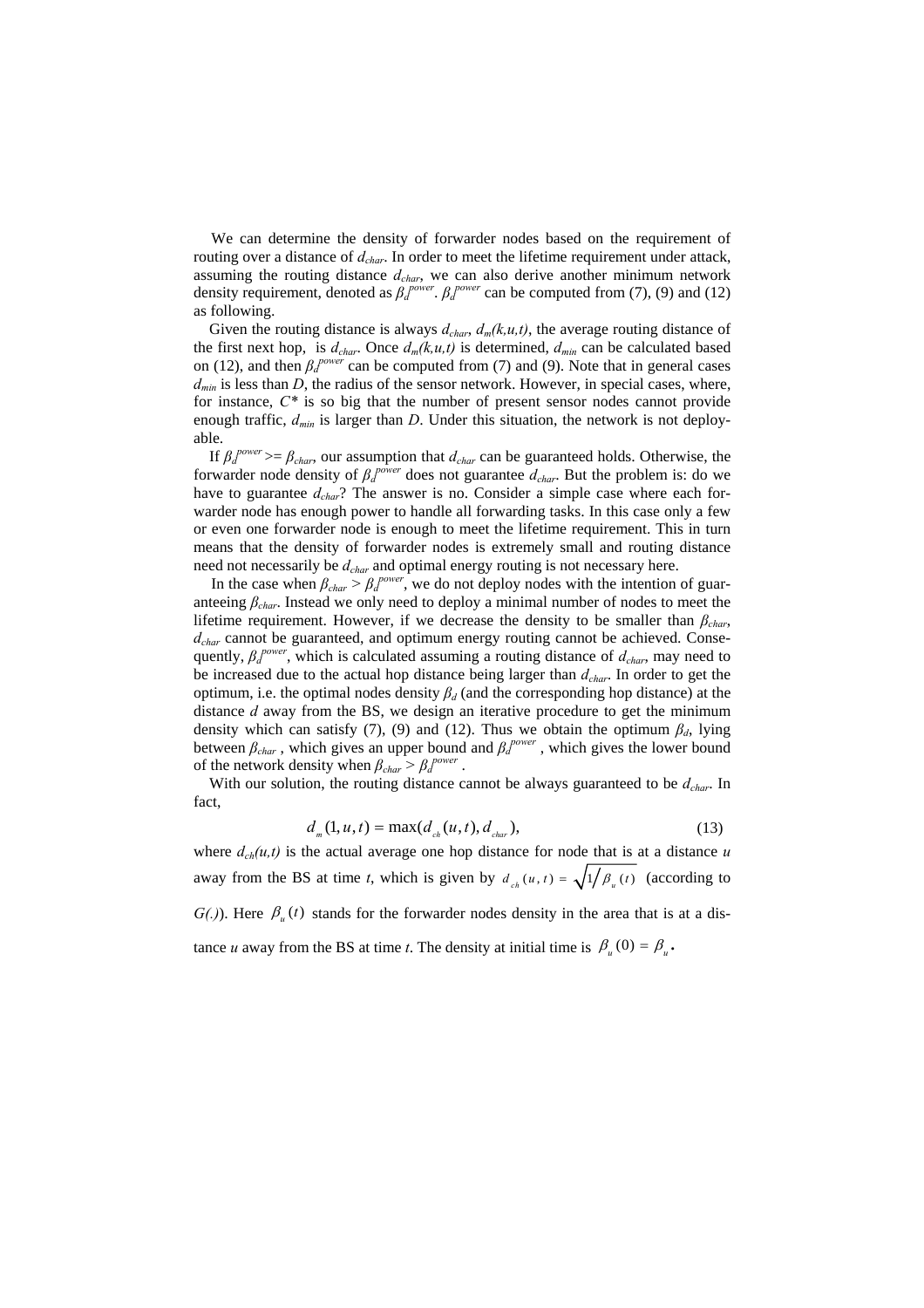## **4. Performance Evaluation**

In this section, we report our performance data based on the analysis in Section 3. We reiterate that our sensor network is a circular region of radius, *D*=1000 *meters* and BS is located at the center of the region. Attack events follow a Poisson distribution with a rate λ. Each event destroys a circular region of radius *A* and attacks are uniformly geographically distributed. Throughout our performance evaluation, the desired throughput  $C^*$  is set at 60% of the initial throughput  $C(0)$ ,  $cf = 95\%$ .

Fig. 2 shows the sensitivity of  $n^f$  to  $\lambda$  with different lifetimes when the radius of one attack destruction area (*A*) is fixed as 20 meters. We make the following observations: First, the required number of forwarder nodes,  $n<sup>f</sup>$ , is sensitive to the physical attack rate,  $\lambda$ . When  $\lambda$  is big, the attack occurs more frequently. More forwarder nodes are needed in this case to meet the desired network lifetime.



Second, the sensitivity of  $n^f$  to  $\lambda$  is more pronounced with larger  $\lambda$ . When  $\lambda$  is very big, the attacks come in very frequently. Here, a little increase in *λ* can increase the attack intensity significantly. This change greatly increases the required  $n<sup>f</sup>$ . However, when  $\lambda$  is small, the attacks occur infrequently. In this case,  $n^f$  is not too sensitive to *λ*. This is because when the physical attack comes in very infrequently, fewer nodes are destroyed over a certain period of time. In such cases, *n<sup>f</sup>* is mainly decided by the power consumption of the forwarder nodes. The impact of the physical attacks is not the deciding factor when the attacks are infrequent. Third,  $n<sup>f</sup>$  is sensitive to sensor network lifetime, *T*. When the network lifetime increases, the sensitivity of  $n<sup>f</sup>$ to attack rate increases. The reason is that the number of nodes destroyed by the physical attacks increases over time. Fourth, when *λ* is too large, long lifetimes cannot be achieved no matter how we deploy the forwarder nodes. As shown in Fig. 2, when *λ* is larger than 0.002/s, the lifetime, *T*, of more than 3 days cannot be guaranteed.

Fig. 3 shows the sensitivity of  $n^f$  to *A*, with different lifetime *T*, and a fixed  $\lambda$  of 1/2000s. The figure shows that  $n^f$  increases with increasing attack size, A. The reason is that, the larger the attack size, the bigger the impact of each physical attack. This, in turn, requires more forwarder nodes be deployed initially to maintain the forwarding task.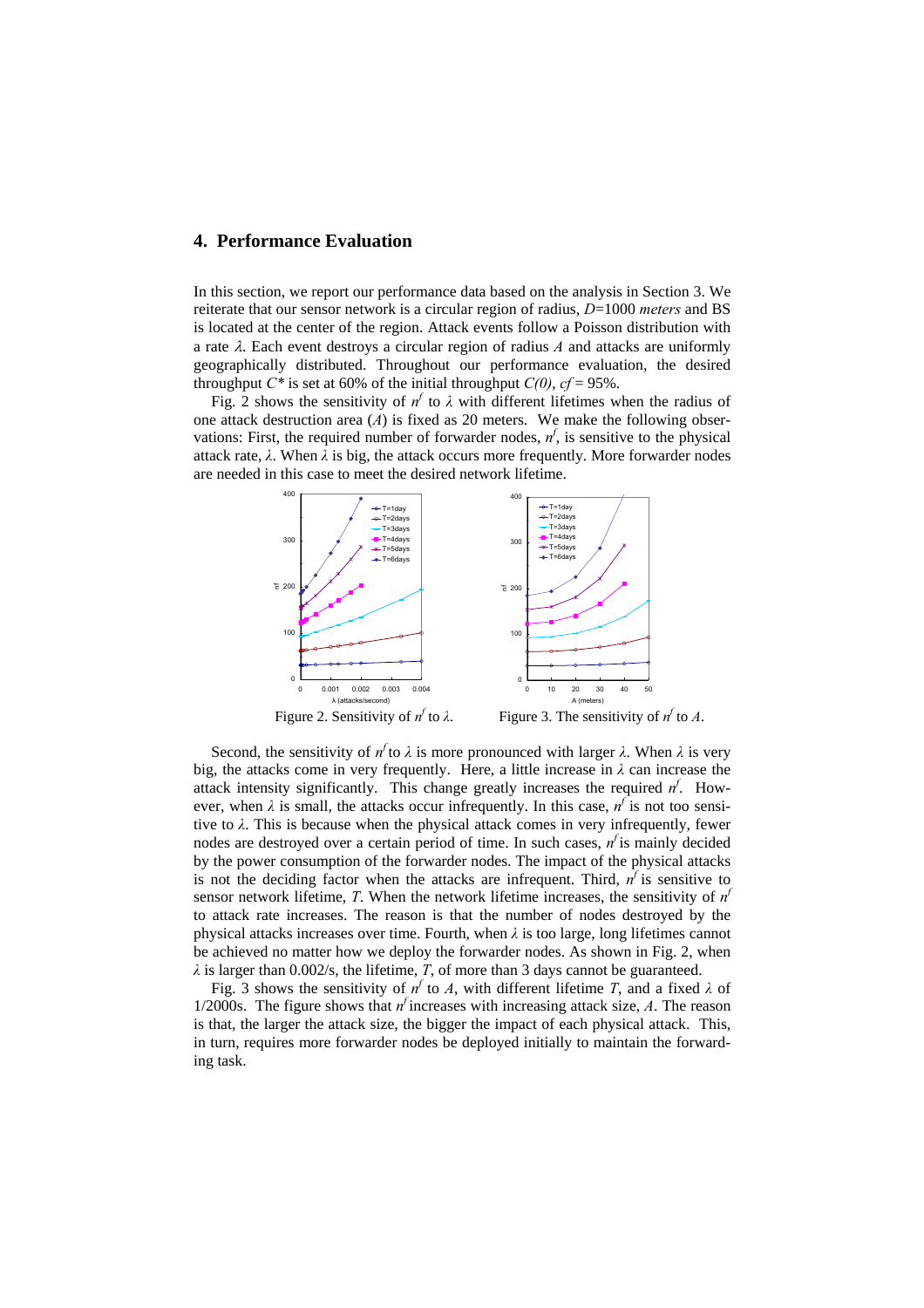Fig. 4(a) shows the density of forwarder nodes and the sensitivity of  $\beta_d$  (deployment) to the distance from the BS under different attack environments and lifetime requirements. The density of required forwarder nodes decreases rapidly with distance, *d*. This is because there must be a larger number of forwarder nodes near the BS (with small *d*) to forward the large volume of traffic destined for the BS. Also, the area which these forwarder nodes occupy is very small. When *d* is large (far away from the BS), the forwarding overhead on each forwarder node is small. Therefore the necessary forwarder node density is small in the areas farther away from the BS.

In Fig. 4(b), we plot  $\beta_d$  with respect to longer distances (*d*) away from the BS. We enlarge the right hand part of Fig. 4(a) to plot Fig. 4(b). Across most of the network in an infrequent attack and short lifetime environment the optimal forwarder node deployment has a small node density and does not guarantee a hop distance of *dchar* between nodes sending and forwarding packets. The density is low because this optimal deployment only uses the necessary number of forwarder nodes in order to maintain the required throughput for the required lifetime. The lower curve in Fig. 4(b) is an example of this fact. On the other hand, when physical attacks are frequent and the required lifetime is long, many forwarder nodes are deployed. This guarantees *dchar* for most areas in the network and is depicted by the upper curve in Fig. 4(b).



Figure 4. The optimal forwarder node deployment  $\beta_d$ .

We developed a deployment algorithm for findings of this paper to be practically applied. The basic idea is to separate the entire circular area, whose radius is *D*, into many homocentric rings with small widths. Forwarder nodes based on  $\beta_d$  are randomly, uniformly deployed in each ring. Interested readers can refer to [10] for the details of the algorithm.

## **6. Final Remarks**

Physical attacks are a patent and potent threat in sensor networks. Physical destruction of small size sensors in hostile environments is inevitable. In this paper we stud